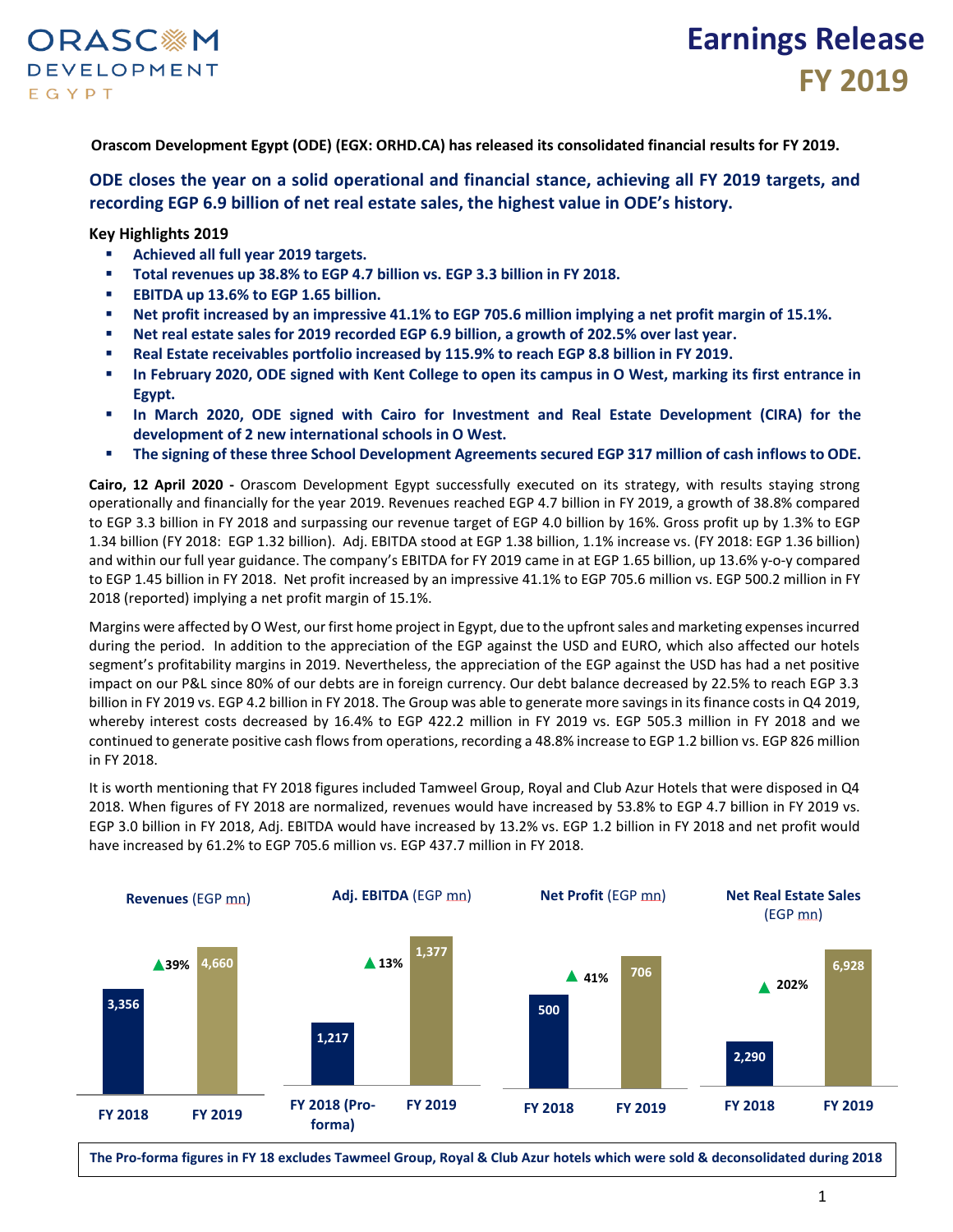

### **Group Hotels: Increased revenues, enhanced value and product appeal**

With efforts focused on promoting standards of quality and product appeal for accelerated sales, the Group's hotels achieved substantial growth in revenues and operating profits. In FY 2019, revenues increased by 8.5%, to EGP 1.5 billion vs. EGP 1.4 billion in FY 2018, in spite of the EGP appreciation against the foreign currencies. The hotel's division reported a 4.2% growth in GOP year over year, from EGP 593.9 million in FY 2018 up to EGP 619.0 million in FY 2019. The segment's EBITDA reached EGP 488.2 million in FY 2019 compared to EGP 575.3 million in FY 2018. It is important to mention that FY 2018 figures were boosted by the revenues coming from the disposal of Royal Azur and Club Azur hotels and Oberoi Zahra. After adjusting the comparable period for those extra revenues, FY 2019 segment revenues would have increased by 13.4% compared to the same period last year.

### **Group Real Estate: Successfully achieved the sales target of the year**

Net real estate sales for 2019 reached EGP 6.9 billion, a growth of 202.5% over last year, the highest in ODE's history. Growth in new sales was driven by the strong demand across all our destinations. Number of contracted units also increased by 179.4% to reach 1,369 units in FY 2019. O West, continued to be our largest contributor to new sales (62.4% of sales), followed by El Gouna (31.4% of sales), and finally Makadi Heights (5.8% of sales). Revenues increased by 136.2% to EGP 2.4 billion (FY 2018: EGP 1.0 billion) on the back of the increased construction activities across all our destinations, in addition to the recognized land portion for the sold units in O West. EBITDA continued to increase and recorded a 43.7% growth to EGP 815.5 million in FY 2019 (FY 2018: EGP 567.5 million). Total deferred revenue from real estate that is yet to be recognized till 2023 increased by 149.2% to EGP 7.4 billion in FY 2019 vs. EGP 3.0 billion in FY 2018 and total real estate portfolio receivables also increased by 115.9% to EGP 8.8 billion in FY 2019 compared to EGP 4.1 billion in FY 2018, supported by the strong y-o-y growth in new sales.

### **Group Destination Management: continues to grow with scalability, adding more recurring revenues to the Group**

The Destination Management segment continued to grow, securing more recurring revenue streams to the Group. Revenues increased by 22.2% to EGP 703.6 million in FY 2019 (FY 2018: EGP 576.0 million) and EBITDA also increased by 17.0% to EGP 101.1 million vs. EGP 86.4 million in FY 2018. The notable increase in revenues and EBITDA was a result of the implementation of a rich calendar of events in the different destinations and our continuous improvement of the qualities and profitability of our services and amenities.

#### **Details on the Destinations**

### **El Gouna, Red Sea**

El Gouna hotels revenues continued to grow, increasing 7.7%, from EGP 1.16 billion in FY 2018 to EGP 1.26 billion. The hotels achieved a 7.9% increase in TREVPAR, from EGP 1,284 to EGP 1,385, supported by El Gouna`s stellar reputation in our principal source markets and ongoing upgrades of products and services. Average occupancy rate reached an impressive 82% in FY 2019 with a 11.3% increase in ARR to EGP 1,184 (FY 2018: EGP 1,064). On the operational level, the continuous improvement of processes and cost structures resulted in a 2.6% increase in GOP PAR, from EGP 649 to EGP 666 in FY 2019. In 2019, El Gouna hotels reported an overall increase of 3.0% in GOP to EGP 603.4 million, despite the appreciation of EGP against foregin currencies. We successfuly added a new 100 rooms 5 star hotel under the name of Casa Cook in November 2019 and renovated an exisiting 144-rooms, 3 star hotel under the name of Arena Inn to Cook's Club in August 2019.

Net real estate sales target for the year was achieved recording a 7.5% increase to EGP 2.2 billion vs. EGP 2.0 billion in FY 2018. Throughout 2019; we added new inventory in "Ancient Sands Villas" and "Cyan" along with the last addition "Fanadir Marina" a new high-end apartments project. We successfully increased the average selling prices and reduced the number of units sold, to maintain the same level of quality that El Gouna is known for. The average selling price per m<sup>2</sup> increased by 24.3% to EGP 50,940 and the number of units sold decreased by 28.0% to 231 units in FY 2019. On the construction front, we are progressing with the construction of Abu Tig Hill apartments, Tawila Phase 2 and 3, Um Jammar project and Fanadir Bay 2, all to be delivered during 2020. Real estate revenues increased by 81.2% to reach EGP 1.8 billion vs. EGP 1.0 billion in FY 2018.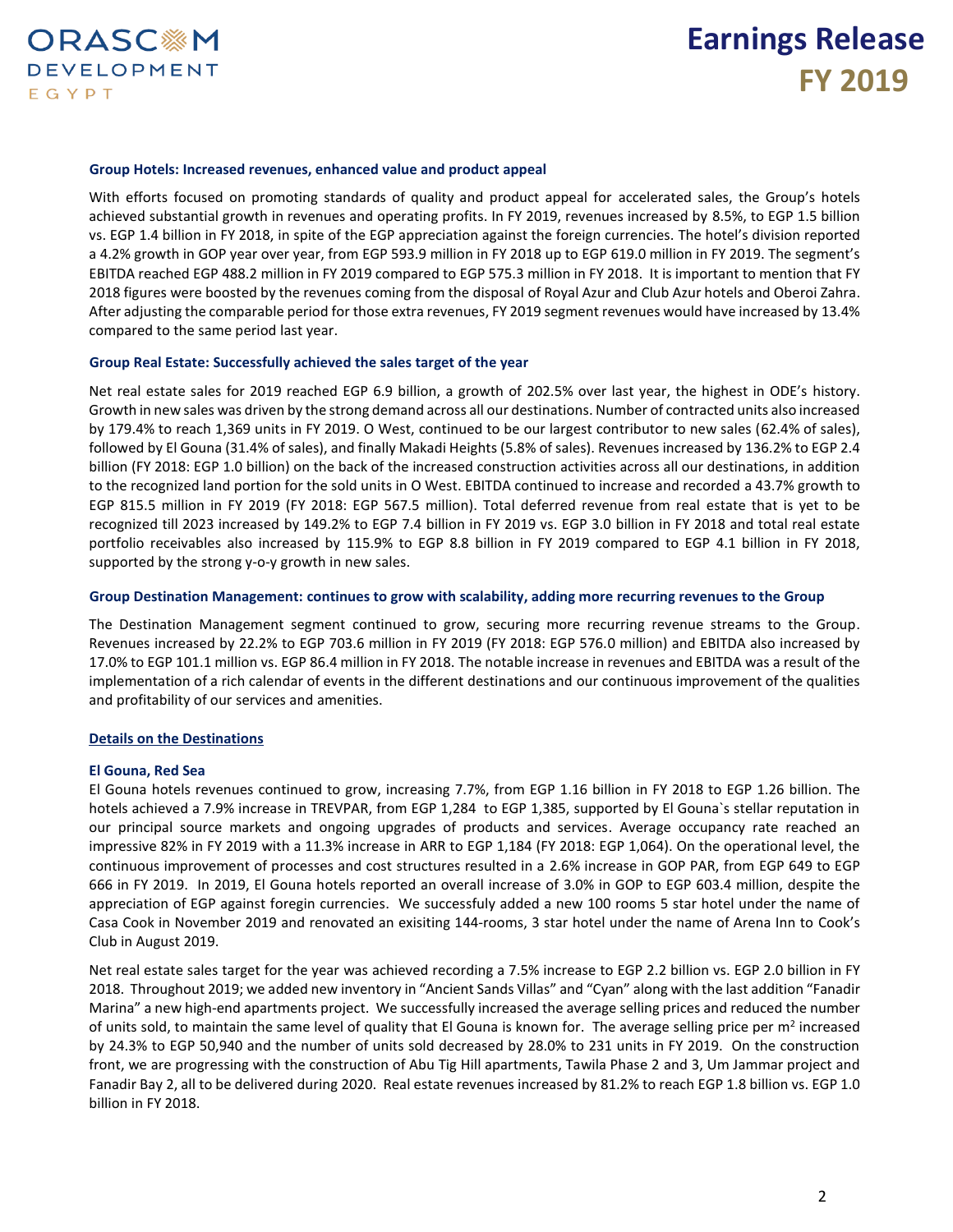### **ORASC※M DEVELOPMENT** EGYPT

## **Earnings Release FY 2019**

Destination management segment continued its positive performance whereby revenues increased by 24.7% to EGP 651.5 million in FY 2019. In November 2019, we finalized the construction and opened phase 1 of the new concert and conference centre with the delivery of all colonnades, lagoons and the open-air plaza. The complex will ultimately include a 600-seat concert hall, a 2,000-seat conference centre.

### **First home market: O West, Egypt**

O West continued to deliver solid sales figures driven by our strategy to capture the demand with a tailored product mix suited for today's market dynamics. Net sales reached EGP 4.3 billion in FY 2019. While, total revenues of O West reached EGP 556.6 million in FY 2019. In Q4 2019, we launched O Business District including unique office buildings with a total inventory value of EGP 450 million and sales of which are on track. In January 2020, we launched two new phases in O West "Whyt" and "Tulwa" with total inventory of EGP 3 billion. The two phases includes town and twin houses, villas and apartments. In February 2020, we managed to sign a School Development Agreement with a private investor to develop "Kent College"; one of the top 10 UK schools, to open its first Egyptian campus in O West. Total investment cost of the school will be up to EGP 500 million and will be fully paid by the private investor only. The school is expected to start operation in Q3 2022, a year before the delivery of the first real estate units in O West. Additionaly in March 2020, we formed a strategic alliance with Cairo for Investment and Real Estate Development (CIRA) for the development of 2 new international schools. Under the agreement, CIRA will develop two new schools with a total investment cost of up to EGP 450 million. The first school is Saxony International School (SIS) a german school, while the second school is British Columbia Canadian International School (BCCIS). The cash inflows generated from the signing of the school developments agreements reached EGP 317 million. Construction in O West started in Q1 2020.

### **Makadi Heights, Egypt**

Makadi Heights, continued to execute on its sales momentum, and was the second largest destination in the Red Sea area after Gouna in terms of total sales. Net real estate sales surged by 60.4% to EGP 400.1 million (FY 2018: EGP 249.5 million). The excavation and leveling works of the upcoming phase had started in 2H 2019 and was completed in December 2019. We also managed to open the first Makadi Heights sales office in the destination in Q4 2019. Real Estate revenues increased by 467.3% to EGP 31.2 million in FY 2019 vs. only EGP 5.5 million in FY 2018.

With a full team present in the destination, a lot of effort was put into reviving its livelihood. We started monthly sports program to homeowners and activated several safari events. In December 2019, we successfully hosted "Makadi Heights Rally'19"; the first mega event in Makadi Heights, with more than 700 visitors. Destination management segment revenues increased by 24.9% to EGP 23.6 million in FY 2019.

### **Taba Heights, Egypt**

Taba heights witnessed a leap in its 2019 revenues following the commencement of a number of direct charter flights to Taba Airport and the increased allotments from European tour operators. This resulted in a 15ppt increase in occupancy to 48% (2018: 33%) and a 51.6% increase in TREVPAR, from EGP 275 to EGP 417 in FY 2019 and also a 28.3% increase in ARR reaching EGP 598 (FY 2018: EGP 466). FY 2019 hotels revenue increased by 57.1%, to reach 198.2 million (FY 2018: EGP 126.2 million). Enhanced flow-through resulted in a close to breakeven scenario. Total revenue for Taba destination increased by 35.8% to reach 219.0 million in FY 2019 vs. EGP 161.3 million in FY 2018.

Mosaique, Strand, Bay View and Wekala hotels were operating during 2019 and we started soft renovation work across these hotels to increase their room rates. Before the Covid-19 outbreak, the Group was anticipating an increase in tourist arrivals in Taba Heights in 2020, as several European countries had planned to increase charter flights to Taba airport after the German Authorities have removed the travel ban on Taba Airport. However, in March 2020, the main tour operating partner, one of the biggest in the East European market, suspended all existing and planned operation starting March 11 and through May 2020.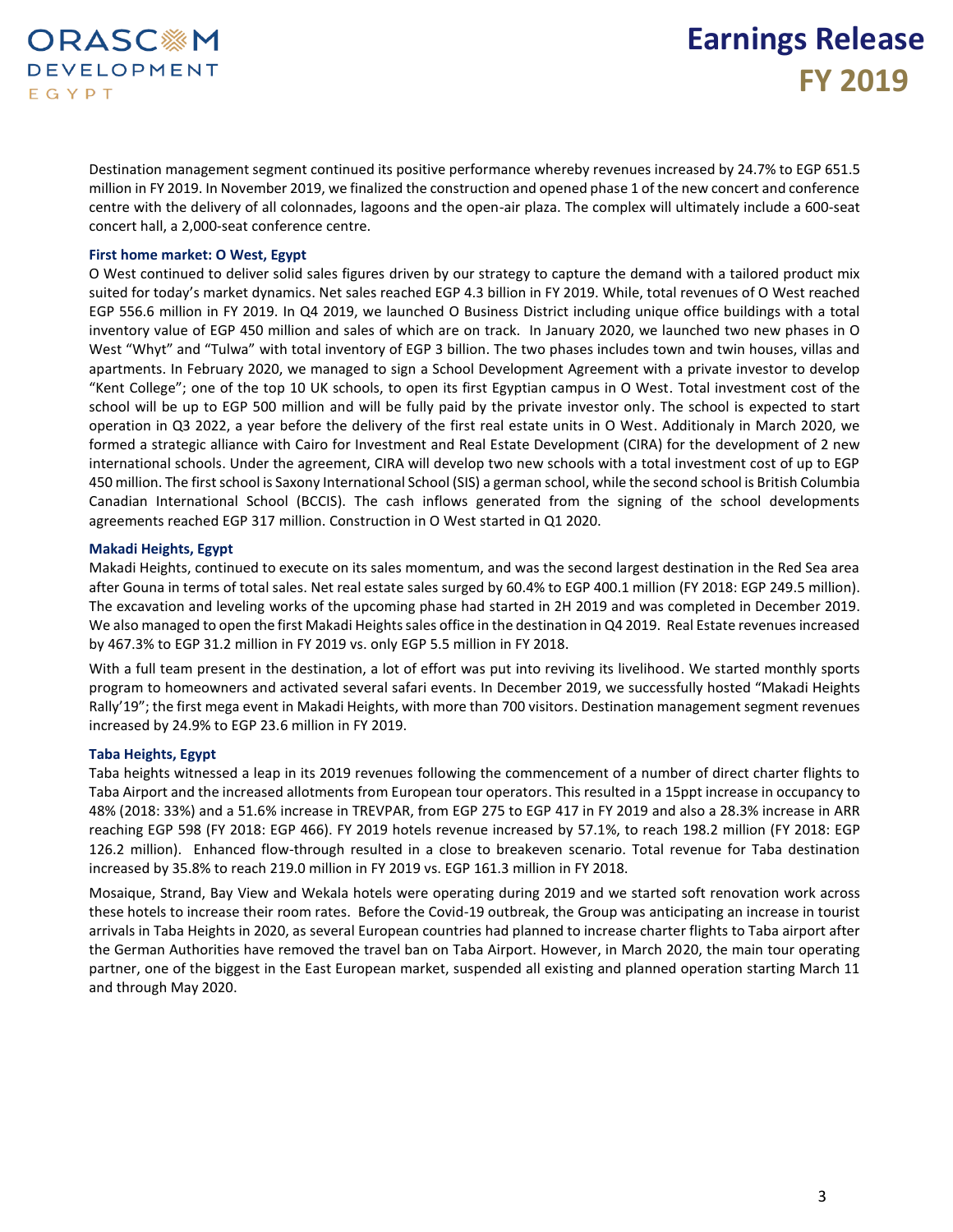

### **Subsequent Events:**

#### **Changes in Executive Management Team**

It was with great sadness that Orascom Development Egypt (ODE) had to bid farewell to its CEO Khaled Bichara, who has suddenly passed away in a car accident on January 31, 2020. We have lost a brilliant and beloved leader who personally touched the lives of so many of us during his time at the company. On behalf of our Board of Directors, management team and employees, we would like to extend our most heartfelt condolences and sympathy to Khaled's family.

On February 4<sup>th</sup>, 2020; The Board of Directors had appointed Mr. Abdelhamid Abouyoussef (member of the Executive Management), as a member of the Board of Directors of ODE and also the Interim Chief Executive Officer. The Board also appointed Mr. Ashraf Nessim (Chief Financial Officer of ODH and ODE), as the interim Co-Chief Executive Officer (Co-CEO). The current management have been with the Group for the past 7 years and have worked closely with Khaled on all operational and financial aspects that have adapted in our turnaround strategy and are continuing to execute aggressively on the same strategy that was developed and communicated to the market in mid-2016.

### **Outlook 2020**

The industry's prospects in much of the world have taken a dramatic turn because of COVID-19. Nevertheless, the health and well-being of all colleagues, guests, customers, and the communities in which our destinations operate is our key priority and we are doing all that we can to secure a safe work and living environment. We already have a very high hygiene and safety standard at all our destinations and offices, and we have implemented extra measures and precautions in line with guidelines from health authorities. We are confident in the resilience and capabilities of our teams to manage through the challenges our industry faces. Our thoughts remain with the individuals and communities affected across the world as the public health response to COVID-19.

The necessary drastic measures undertaken by governments and countries worldwide, and the consistently changing situation amid Covid-19, makes it impossible to provide an accurate outlook on its ramifications on 2020 operational and financial results. Accordingly, the Group decided to abstain at the time being from providing full-year guidance on its 2020 results; however, we intend to provide an update of the evolving situation during all our quarterly results calls and market communications as needed. It is important to highlight that ODE has a diversified portfolio of businesses, which includes (Real Estate, Hotels, Town Management, Rental portfolio and Land monetization). For FY 2019, the hotels revenue contribution was only 32% out of the total Group revenues decreasing from 42% for the FY 2018. We expect this percentage to continue to decrease in 2020, because of the increase in the revenue contribution from O West, in addition to the Group's focus of accelerating its land bank monetization, whereby, we have secured c. EGP 317 million of cash inflows.

Our strategic ambitions remain clear – we will focus on generating cash, investing in opportunities, and returning capital to shareholders and more aggressively we will be accelerating the monetization of our land bank in 2020 and moving forward. The Group has already identified specific land plots for the purpose of sale or sub-development of certain projects that might include but not limited to new hotels, conference centres, schools, universities, hospitals, business parks and aqua parks. Facilities that we believe are needed and by adding them we would be adding more value to the destination, which will ultimately increase its livelihood and boost our real estate sales further. The rapid execution of our land monetization will help the Group unlock its hidden/discounted land bank value to the market, will provide us with additional cash for speeding up the developments of our destinations. We remain committed to materially growing the Company and will actively appraise opportunities to make disciplined additions to the portfolio that will further bolster our cash generation story.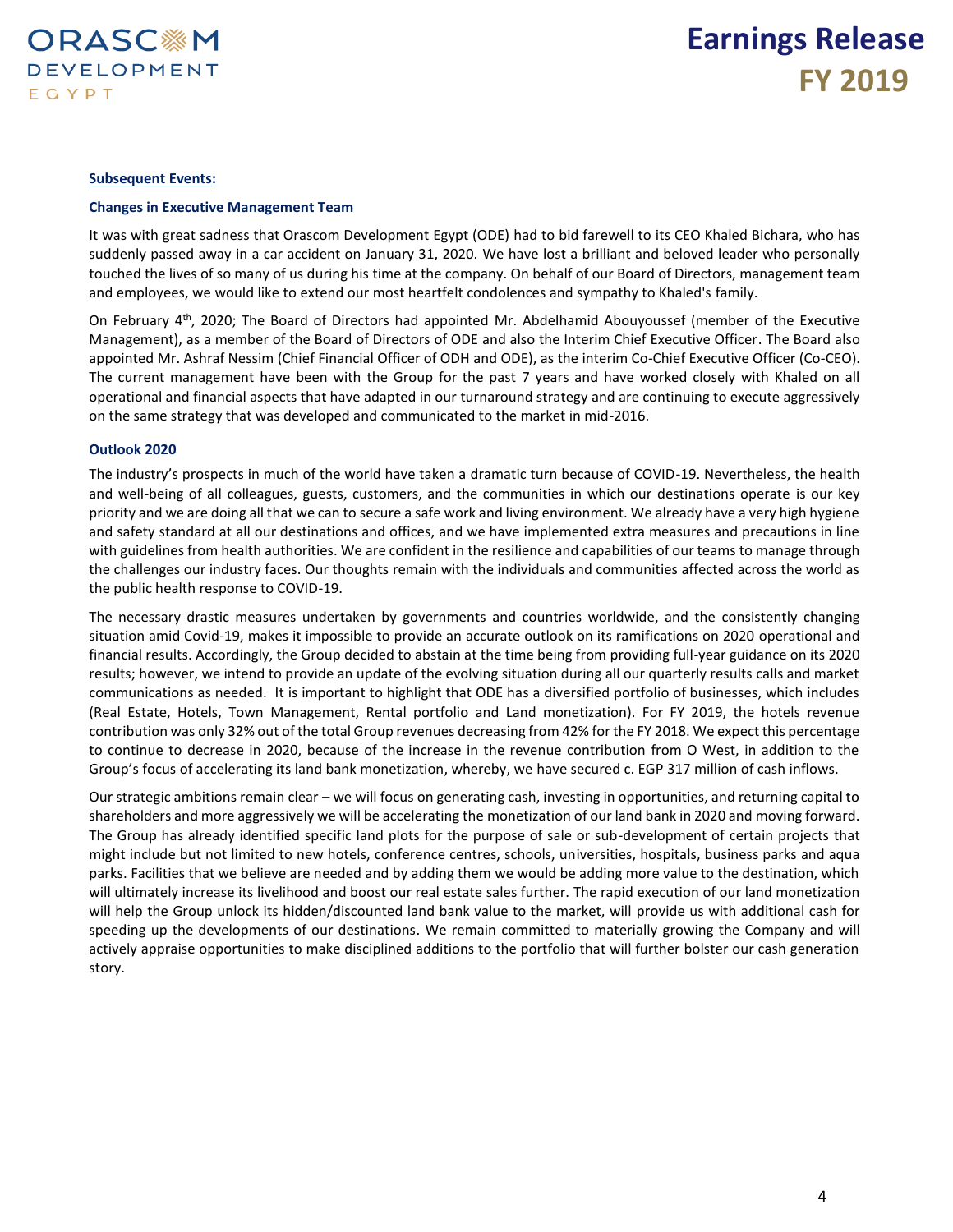### **Key Figures for the FY 2019/18:**

| <b>Revenue by Segment (EGPmn)</b> | Q4 2019 | Q4 2018 | <b>FY 2019</b> | <b>FY 2018</b> |
|-----------------------------------|---------|---------|----------------|----------------|
| <b>Hotels</b>                     | 380.3   | 381.1   | 1,512.2        | 1,393.3        |
| <b>Real Estate</b>                | 736.6   | 344.2   | 2,418.4        | 1,023.7        |
| Land                              | 25.7    | 76.5    | 25.7           | 96.7           |
| <b>Destination Management</b>     | 174.9   | 157.2   | 703.6          | 576.0          |
| <b>Tamweel Group</b>              |         | 0.5     |                | 266.7          |
| <b>ODE Group</b>                  | 1,317.5 | 959.5   | 4,659.9        | 3,356.4        |

| (EGPmn)                          | Q4 2019 | Q4 2018 | <b>FY 2019</b> | FY 2018   |
|----------------------------------|---------|---------|----------------|-----------|
| <b>Revenue</b>                   | 1,317.5 | 959.5   | 4,659.9        | 3,356.4   |
| Cost of sales                    | (974.3) | (572.2) | (3,319.9)      | (2,033.2) |
| <b>Gross profit</b>              | 343.2   | 387.3   | 1,340.0        | 1,323.2   |
| Gross profit margin              | 26.0%   | 40.4%   | 28.8%          | 39.4%     |
| Investment income                | 40.4    | 47.2    | 167.6          | 177.0     |
| Administrative expenses          | (59.5)  | (59.4)  | (130.2)        | (137.6)   |
| Adj. EBITDA                      | 324.1   | 375.1   | 1,377.4        | 1,362.6   |
| Adj. EBITDA margin               | 24.6%   | 39.1%   | 29.6%          | 40.6%     |
| Other gains/losses               | 59.6    | 81.2    | 178.1          | 43.6      |
| Share of associates gains/losses | 54.7    | 44.0    | 95.1           | 47.3      |
| <b>EBITDA</b>                    | 438.4   | 500.3   | 1,650.6        | 1,453.5   |
| Depreciation                     | (74.0)  | (15.7)  | (230.1)        | (180.8)   |
| <b>Finance costs</b>             | (96.9)  | (130.0) | (422.4)        | (505.3)   |
| Income tax expense               | (63.1)  | (128.5) | (292.5)        | (267.2)   |
| <b>Net Profit for the period</b> | 204.4   | 226.1   | 705.6          | 500.2     |
|                                  |         |         |                |           |
| <b>ODE shareholders</b>          | 205.2   | 194.9   | 678.6          | 409.4     |
| Non-controlling interest         | (0.9)   | 31.2    | 26.9           | 90.8      |

**Basic EPS (EGP) 0.18 0.18 0.61 0.35**

| (EGP mn)                                    | 31.12.19 | 31.12.18 |
|---------------------------------------------|----------|----------|
| Property, plant and equipment               | 4,435.9  | 3,647.0  |
| Inventory                                   | 7,241.8  | 762.1    |
| <b>Receivables</b>                          | 1,904.6  | 1,685.0  |
| Cash and bank balances                      | 1,139.3  | 1,310.3  |
| Investments in associates                   | 249.1    | 160.0    |
| Other assets                                | 1,534.0  | 1,607.7  |
| Non-current assets held for sale            | 95.0     | 129.6    |
| <b>Total assets</b>                         | 16,599.7 | 9,301.7  |
| <b>Borrowings</b>                           | 3,278.1  | 4,229.7  |
| <b>Payables</b>                             | 5,828.5  | 448.4    |
| <b>Provisions</b>                           | 303.7    | 598.4    |
| <b>Other Liabilities</b>                    | 4,097.6  | 1,727.6  |
| Liabilities related to assets held for sale | 11.2     | 17.6     |
| <b>Total liabilities</b>                    | 13,519.1 | 7,021.7  |
| Non-controlling interests                   | 682.7    | 653.7    |
| Equity attributable to ODE shareholders     | 2,397.9  | 1,626.3  |
| <b>Total liabilities and equity</b>         | 16,599.7 | 9,301.7  |